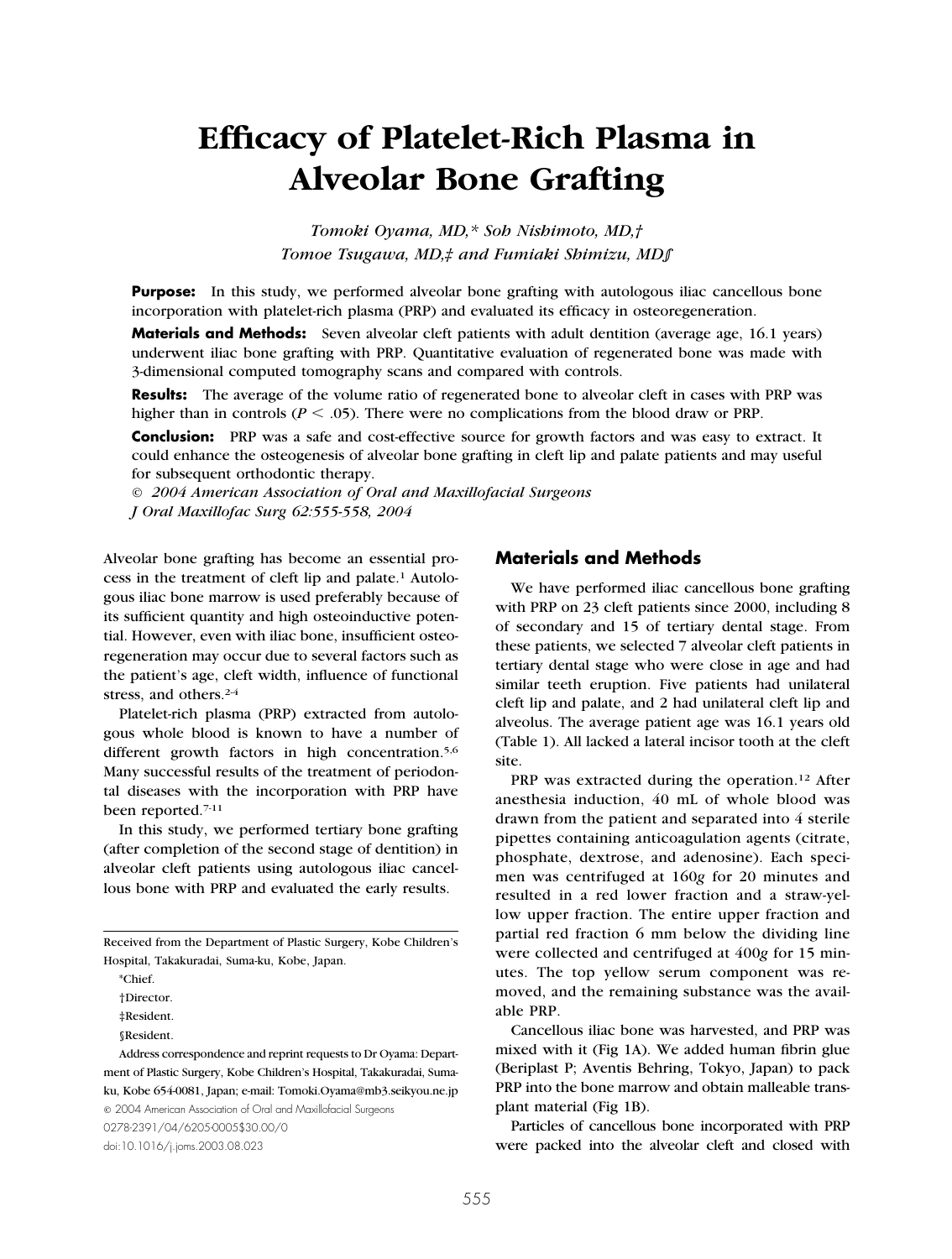| Patient        | Age $(yr)$ | Type        | VAC (pixels) | VRB (pixels) | $VRB/VAC$ $(\%)$ | Graft      |
|----------------|------------|-------------|--------------|--------------|------------------|------------|
|                | 16         | <b>UCLP</b> | 34,568       | 29,067       | 84.09            | $BM + PRP$ |
| 2              | 16         | <b>UCLP</b> | 48.410       | 42.273       | 87.32            | $BM + PRP$ |
| 3              | 16         | <b>UCLP</b> | 27,775       | 20,079       | 72.29            | $BM + PRP$ |
| $\overline{4}$ | 16         | <b>UCLP</b> | 31,294       | 25,013       | 79.93            | $BM + PRP$ |
| 5              | 17         | <b>UCLA</b> | 47,213       | 41,622       | 88.16            | $BM + PRP$ |
| 6              | 16         | <b>UCLP</b> | 30,125       | 21,471       | 71.27            | $BM + PRP$ |
|                | 16         | <b>UCLA</b> | 57,764       | 45,213       | 78.27            | $BM + PRP$ |
| 8              | 16         | <b>UCLP</b> | 46,610       | 30,022       | 64.41            | BM         |
| 9              | 16         | <b>UCLA</b> | 29,985       | 14,234       | 47.47            | <b>BM</b>  |
| 10             | 16         | <b>UCLP</b> | 64,273       | 50,115       | 77.97            | <b>BM</b>  |
| 11             | 16         | <b>UCLP</b> | 35,213       | 18,250       | 51.83            | <b>BM</b>  |
| 12             | 18         | <b>UCLA</b> | 54,890       | 42.084       | 76.67            | <b>BM</b>  |

**Table 1. AGE, CLEFT TYPE, VOLUME OF ALVEOLAR CLEFT, AND REGENERATED BONE IN EACH CASE**

Abbreviations: VAC, volume of alveolar cleft; VRB, volume of regenerated bone; UCLP, unilateral cleft lip and palate; UCLA, unilateral cleft lip and alveolus; BM, bone marrow; PRP, platelet-rich plasma.

gingival mucoperiosteal flaps (Fig 1C). All cases resumed with use of an oral retention plate 1 month after the operation with no functional stress exerted onto the grafted region.

Evaluation was done with 3-dimensional computed tomography (CT) before and at 5 or 6 months after the operation. All tomograms parallel to the occlusal

plane were scanned in the same manner (120 kV, 150 mA) by 1-mm slice width from the teeth to the infraorbital region. The level and window of each slice were optimally set to allow precise delineation between bone and soft tissue.

We analyzed the volume ratio of regenerated bone to the alveolar cleft using a personal computer and







FIGURE 1. Platelet-rich plasma (PRP) was added to the particles of cancellous bone chips. Human fibrin glue could consolidate the bone chips and enclose PRP within it. Bone chips with PRP were packed into the alveolar cleft and closed with gingival mucoperiosteal flaps.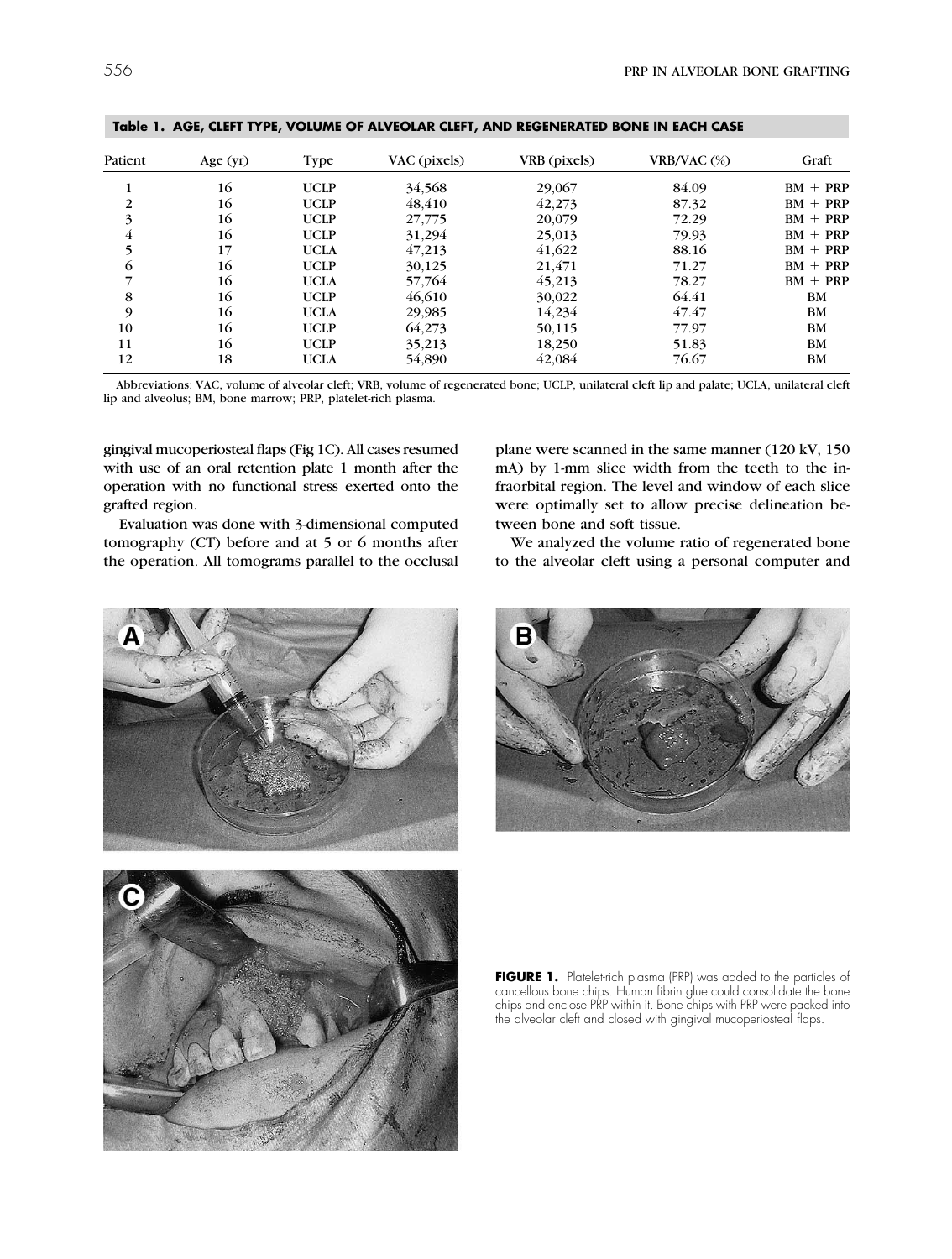

Area of Alveolar Cleft  $(AAC)$ 



**Height of Alveolar** Crest (H)

FIGURE 2. Area of alveolar cleft (AAC) on each film was measured in pixel unit by encircling the cleft freehand. Height of the cleft (H) was measured in millimeters by referring to the contralateral side. The volume of alveolar crest was calculated by dividing the AAC on each slice by the number of H slices.

common software (Adobe PhotoShop; Adobe, San Jose, CA).

Every CT slice was scanned and recorded by the computer according to the same condition so the preoperative and postoperative films could be compared. Each slice was magnified (200%) with the zoom tool in the software to precisely distinguish and outline the regenerated bone.

On each preoperative tomogram, the area of alveolar cleft (AAC) was outlined freehand by extending the buccal and lingual arch of adjacent maxillary segments and measured in pixel units (Fig 2A). The height from the alveolar crest to the base of the piriform aperture (H) was measured in millimeters (Fig 2B), and the volume of alveolar cleft (VAC) was calculated by dividing the AAC on each slice by the number of H slices.

Postoperatively (at 5 or 6 months after the operation), area of regenerated bone (ARB) was outlined freehand, and volume of regenerated bone (VRB) was calculated in the same manner as VAC (Fig 3). Two people, who were not the authors, manipulated and evaluated all values, and the average of them was adopted as the results.

Controlled cases were the 5 alveolar cleft patients (3 had unilateral cleft lip and palate and 2 had unilateral cleft lip and alveolus, and lacked a lateral incisor at the cleft site) in the tertiary stage (average age, 16.4 years) (Table 1). They underwent cancellous bone grafting, added with human fibrin glue, without PRP.

#### **Results**

All patients had an uneventful course postoperatively; results are shown in Table 1. In cases of bone grafting added with PRP, the minimum percentage of VRB/VAC was 71.27% (patient 6) and the maximum was 87.32% (patient 2) (average, 80.19%  $\pm$  6.77%  $[SD]$ ).

In controls, the minimum percentage of VRB/VAC was 47.47% (patient 9) and the maximum was 77.97% (patient 10) (average,  $63.67\% \pm 13.94\%$  [SD]). Mann-Whitney *U* test revealed statistical significance ( $P$  < .05) between the groups of PRP patients and controls.

There was no correlation between VAC and VRB/ VAC in either group. Therefore, even if the cleft was wide, the result was not necessarily poor in this study.

All 12 patients obtained retention of the alveolar arch and stabilization of the teeth adjacent to the cleft. All oronasal fistulas were closed. Prosthodontic treatments, such as dental implants, bridges, or partial dentures, are scheduled subsequently.

### **Discussion**

Alveolar bone grafting is a significant treatment for cleft lip and palate. It may not only induce the tooth eruption but also stabilize the alveolar arch of maxilla. Dental implants are also available in patients with missing teeth.13



Area of Regenerated Bone (ARB)



**Height of Alveolar** Crest (H)

FIGURE 3. Area of regenerated bone (ARB) was measured as AAC (see Fig 2 legend). Volume was calculated by dividing ARB by the number of H slices (equal to H in Fig 2 legend).